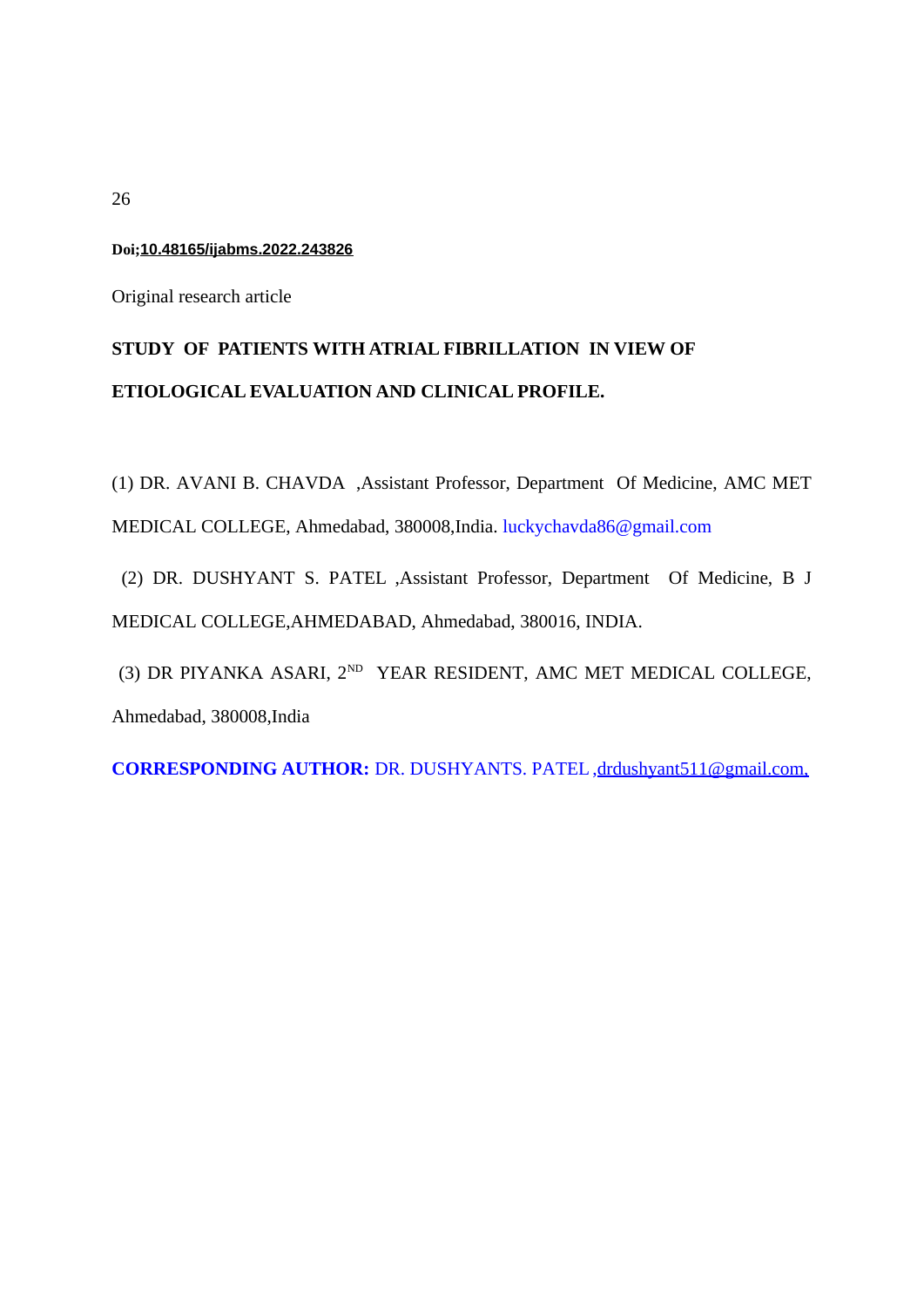## **ABSTRACT**

**Background :** Atrial fibrillation(AF) is the most common sustained arrhythmia encountered in clinical practice,accounting 1/3 of hospital-admissions for arrhythmia and rate of admissions for AF has risen recently.The principle significance of AF both to patient and healthcare system is fivefold increased risk of embolic stroke.

**Methodology**: Electrocardiogram confirmed 100 adult(≥18 years) patients of AF were included in this study and evaluated clinically.

**Results**: Incidence of AF in India is significantly high in younger age group and in Female(58%) as compared to Western countries,where AF is more common in old age and in Male(42%).Most common cause of AF is Rheumatic heart disease as compared to Western countries,where IHD is the commonest cause.The average age of patient having RHD developing AF,in India,is 15-20 years earlier than patients from Western countries.Most common complication of AF is Congestive cardiac failure. Most serious complication of AF is Cardio-embolic stroke.Increase in size of Left Atrium in AF is associated with increased risk of Cardio-embolic stroke.

**Conclusion**: Trials have shown reduction in risk,if patients are adequately anticoagulated.so early evaluation and prophylactic treatment can reduce mortality and morbidity in patients of AF.

**KEY WORDS :**ATRIAL FIBRILLATION, AF, RHEUMATIC AF, CARDIO-EMBOLIC STROKE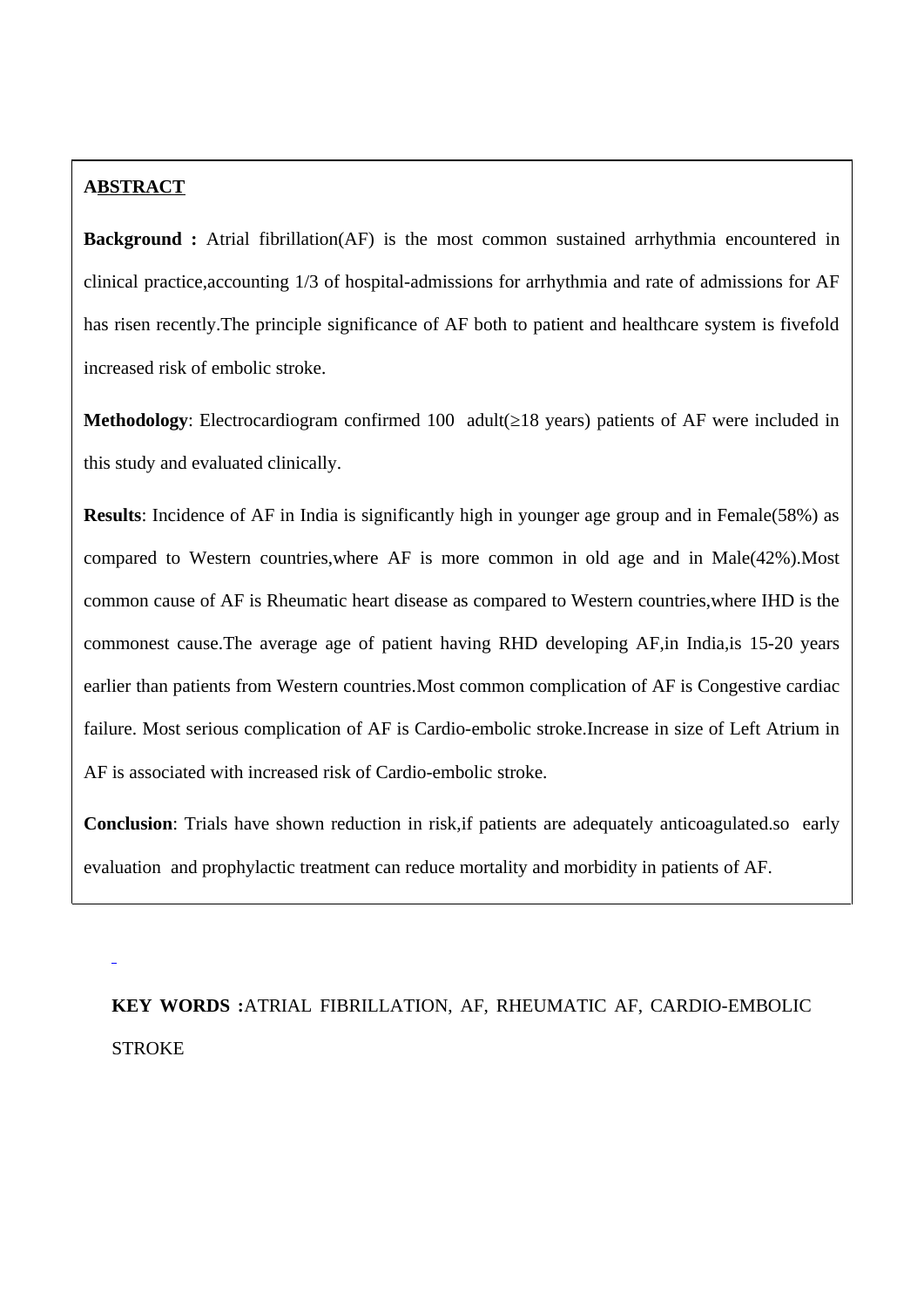## **INTRODUCTION**

 Atrial fibrillation is the most common sustained arrhythmia encountered in clinical practice. It accounts for 1/3 of hospital admissions for cardiac rhythm disturbances and the rate of admissions for AF has risen in recent years. It is cardiac arrhythmia characterized by seemingly disorganized atrial depolarization without effective atrial contraction. There is no definite coordinated universal atrial contraction or relaxation,instead there are irregular dissociated twitchings at about 350-600/minute which produce worm like fibrillary quivering of atria without an effective atrial contraction<sup>3</sup>. Atrial fibrillation is associated with various degree of atrioventricular block. Usually ventricular rate varies between 100-160/minute, because only one out of three or four atrial impulses can gain access to the ventricles. In certain cases like paroxysmal type of AF or in patients without organic heart disease, rates varying between 170-200/minute may be observed. The principle significance of AF, both to patient and health care system is the fivefold increased risk of embolic stroke<sup>3,6</sup>. The incidence of stroke in AF is ranging from 5-15% and incidence increases with increase in age. Prospective trials have shown a reduction in risk, if patients are adequately anticoagulated. *Rheumatic Heart Disease (RHD)* is most common cause of Atrial Fibrillation in India<sup>9</sup>, while *Ischaemic Heart Disease* is commonest cause of AF in Western countries<sup>6</sup>. Studies have shown prevalence rate of AF from 25% to 60% (average 40%) of all hospitalized patients of RHD.

## **AIMS & OBJECTIVES**

- Study of specific incidence regarding Age, Sex, Etiology & Complications of Atrial Fibrillation.
- Study of Signs, Symptoms, Electrocardiographic features, Echocardiographic features and Therapeutic measures employed for Atrial Fibrillation.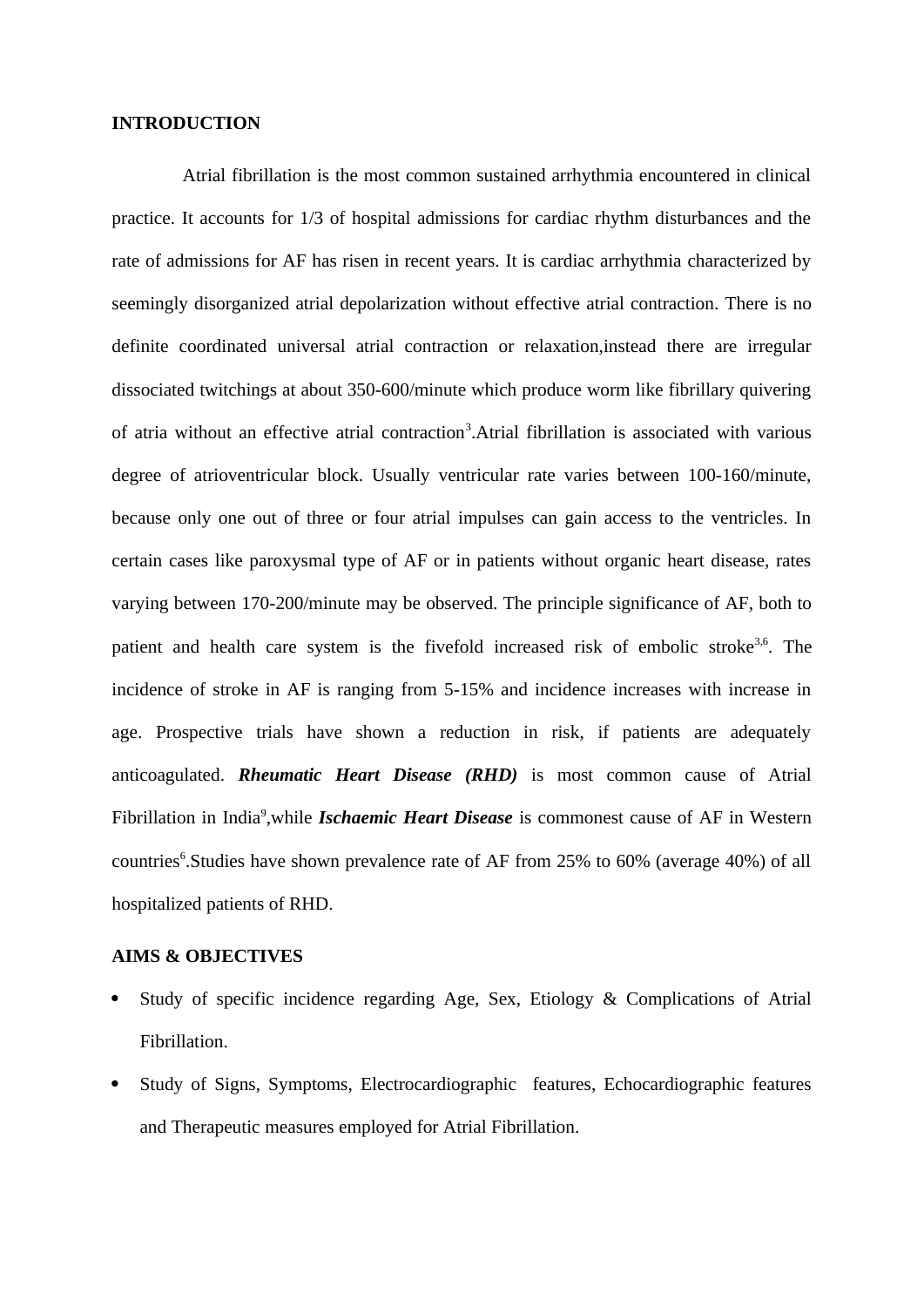#### **MATERIAL & METHOD**

 Randomly selected and admitted 100 patients of Atrial Fibrillation between June-2016 to June-2017 at our hospital were included. Patients having AF confirmed by electrocardiogram were included in the present study. Each patient was evaluated in detail as follows:

 Name, age, sex, and residence of patient were noted. Complains like breathlessness, palpitation, cough, hemoptysis, chestpain,edema feet etc. were noted. Past history of rheumatic fever, rheumatic heart disease,hypertension, diabetes,IHD,hyperthyroidism was elicited in detail.

 Physical examination comprising of pulse, blood pressure, jugular venous pressure, edema feet, presence of cyanosis, thyroid swelling and anemia were noted. Cardiovascular system examination includes pulse(rate,rhythm),position and nature of apex beat, apex pulse deficit, presence of any thrills and murmurs and their characteristics. Respiratory system, gastro-intestinal system and central nervous system were examined and emphasis was made for any evidence of cardiac failure and cerebrovascular complications.

 Routine hemogram, urine analysis, renal and liver function tests were done in all cases. Standard 12 lead ECG with rhythm and 2-D Echo were done in each case. Serum  $T_3$ ,  $T_4$ and TSH and prothrombin time with INR were estimated in selected patients.

 AF was treated with various drugs like Digoxin,Verapamil,Diltiazem, Metoprolol,Amiodarone and DC shock and effects of treatment were noted. Follow up of the patients were done to know whether ventricular rate was controlled or not,whether patient was relieved of symptoms or not and whether patient developed any complications like cardiac failure or cardio-embolic stroke is noted.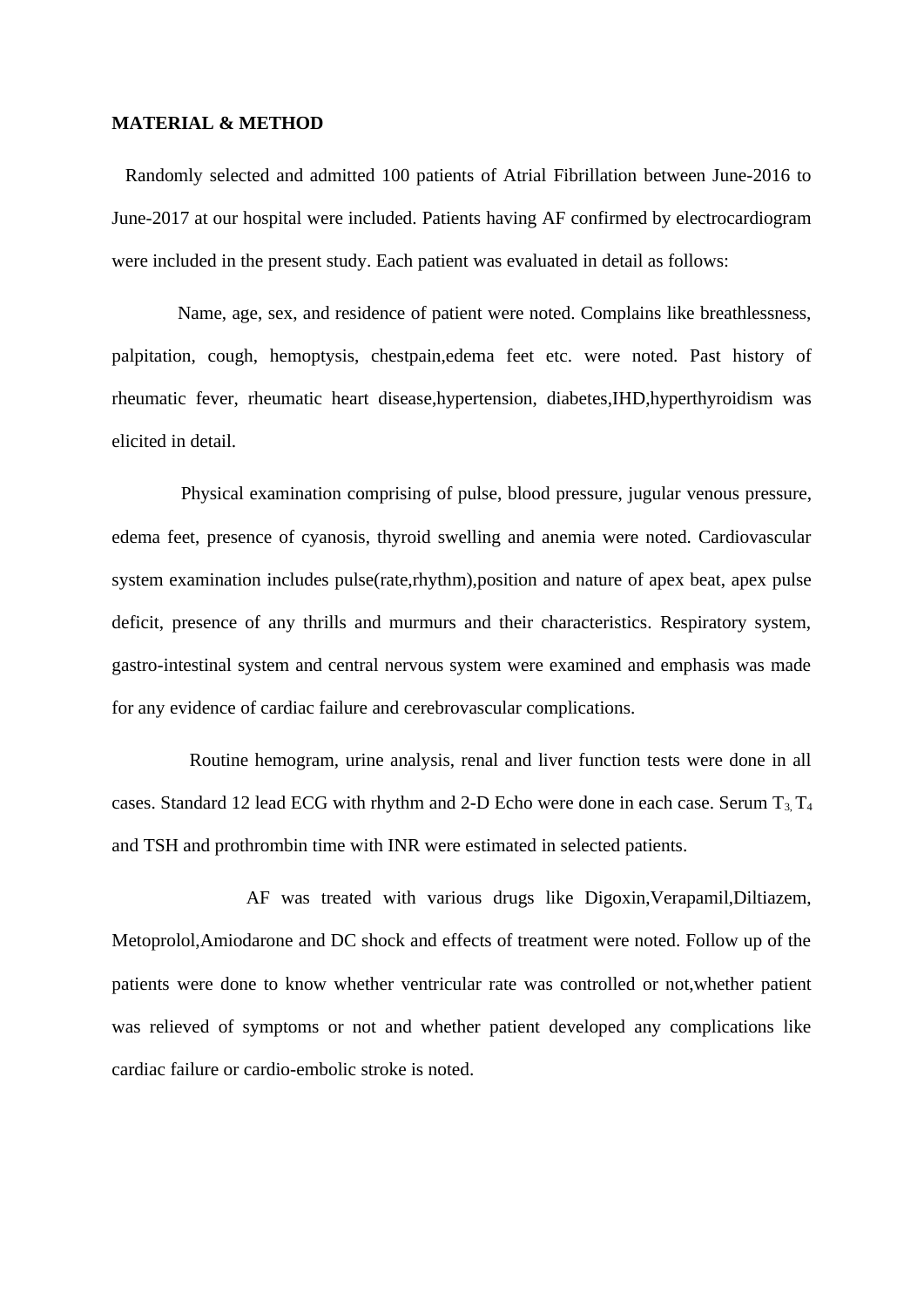## **OBSERVATION**

| <b>AGE (YEARS)</b>  | <b>NO. OF PATIENTS</b> |                  | <b>TOTAL NO.</b> | <b>PERCENTAGE</b> |
|---------------------|------------------------|------------------|------------------|-------------------|
|                     | <b>MALE</b>            | <b>FEMALE</b>    | OF               | (%)               |
|                     |                        |                  | <b>PATIENTS</b>  |                   |
| 15-20               | 1                      | 1                | $\overline{2}$   | 2%                |
| 21-30               | 4                      | 9                | 13               | 13%               |
| 31-40               | 21                     | 25               | 46               | 46%               |
| 41-50               | 12                     | 19               | 31               | 31%               |
| 51-60               | $\overline{2}$         | 3                | 5                | 5%                |
| 61-70               | $\mathbf{1}$           | 1                | $\overline{2}$   | 2%                |
| >70                 | $\mathbf{1}$           | $\boldsymbol{0}$ | $\mathbf{1}$     | 1%                |
| <b>SEX</b>          | 42                     | 58               | 100              | 100%              |
| <b>DISTRIBUTION</b> |                        |                  |                  |                   |

# **TABLE 1 AGE & SEX DISTRIBUTION IN AF**

Table1 shows that large no. of patients(77%) having AF were found between the age group of 31-50 years,out of which 46% were between 31-40 years of age & 31% patients were between 41-50 years. While 15 patients(15%) were between the age of 15-30 years. Remaining 8% patients were above the age of 50 years. According to Sex, incidence of AF was higher amongst Female(58%) than in Male (42%).Male:Female ratio being1:1.38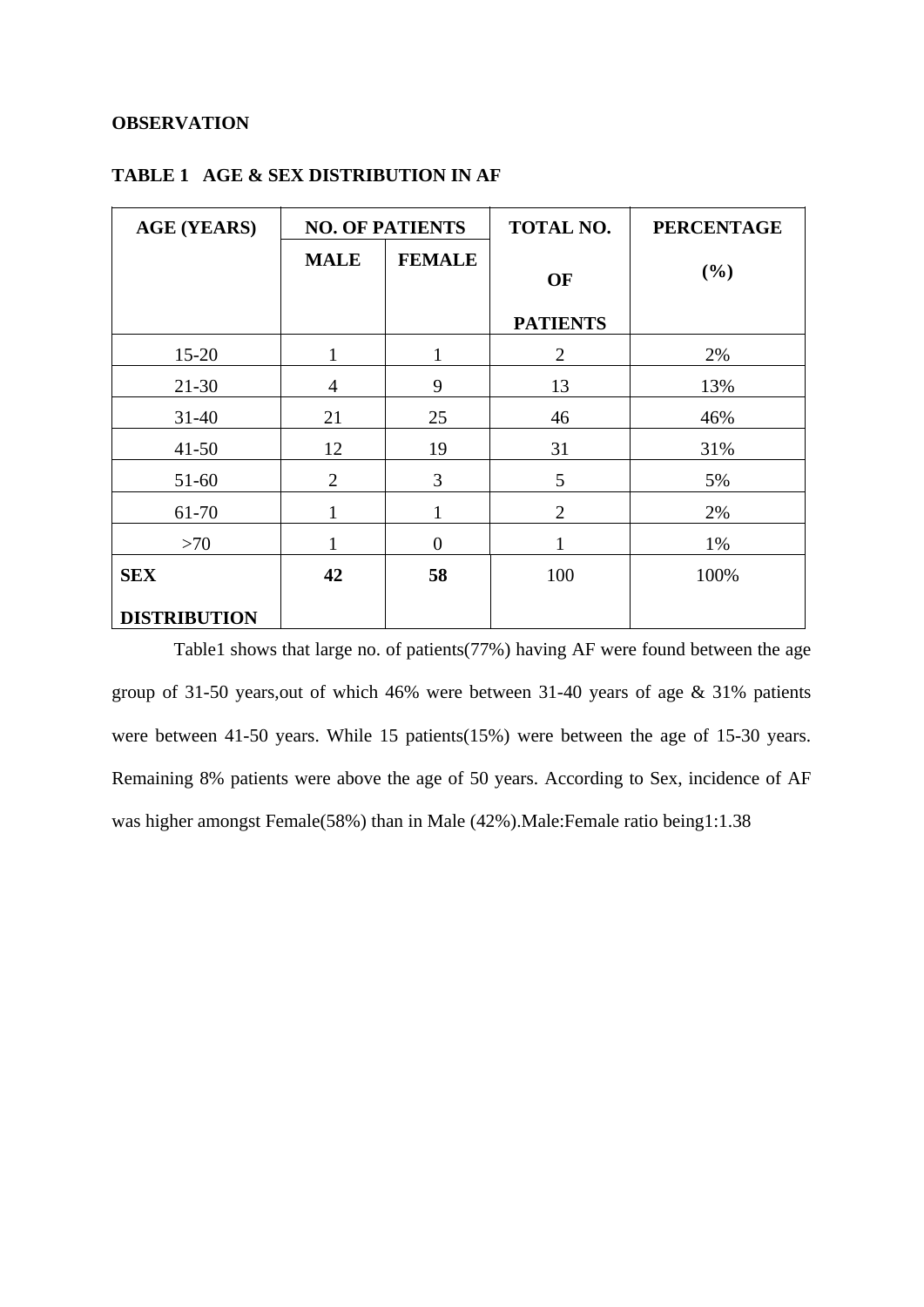# **TABLE 2 ETIOLOGIES OF AF**

| <b>ETIOLOGY</b>                | NO.<br><b>OF</b> | <b>PERCENTAGE</b> |
|--------------------------------|------------------|-------------------|
|                                | <b>PATIENTS</b>  | $\frac{9}{6}$     |
| RHEUMATIC HEART DISEASE        | 78               | 78%               |
| <b>ISCHAEMIC HEART DISEASE</b> | 11               | 11%               |
| <b>CARDIOMYOPATHY</b>          | 3                | 3%                |
| <b>HYPERTENSION</b>            | ר                | 2%                |
| <b>COPD</b>                    | 4                | 4%                |
| <b>THYROTOXICOSIS</b>          |                  | 2%                |

 Table2 shows that Rheumatic valvular heart disease was the most common cause of AF constituting 78% of the patients. Non rheumatic etiology was found in remaining 22% of the patients.11% of the patients showed Ischaemic heart disease as etiology of AF. Amongst the Rheumatic valvular diseases,Mitral Stenosis(MS) (37%),was most common lesion,followed by Combination of MS with MR(26%).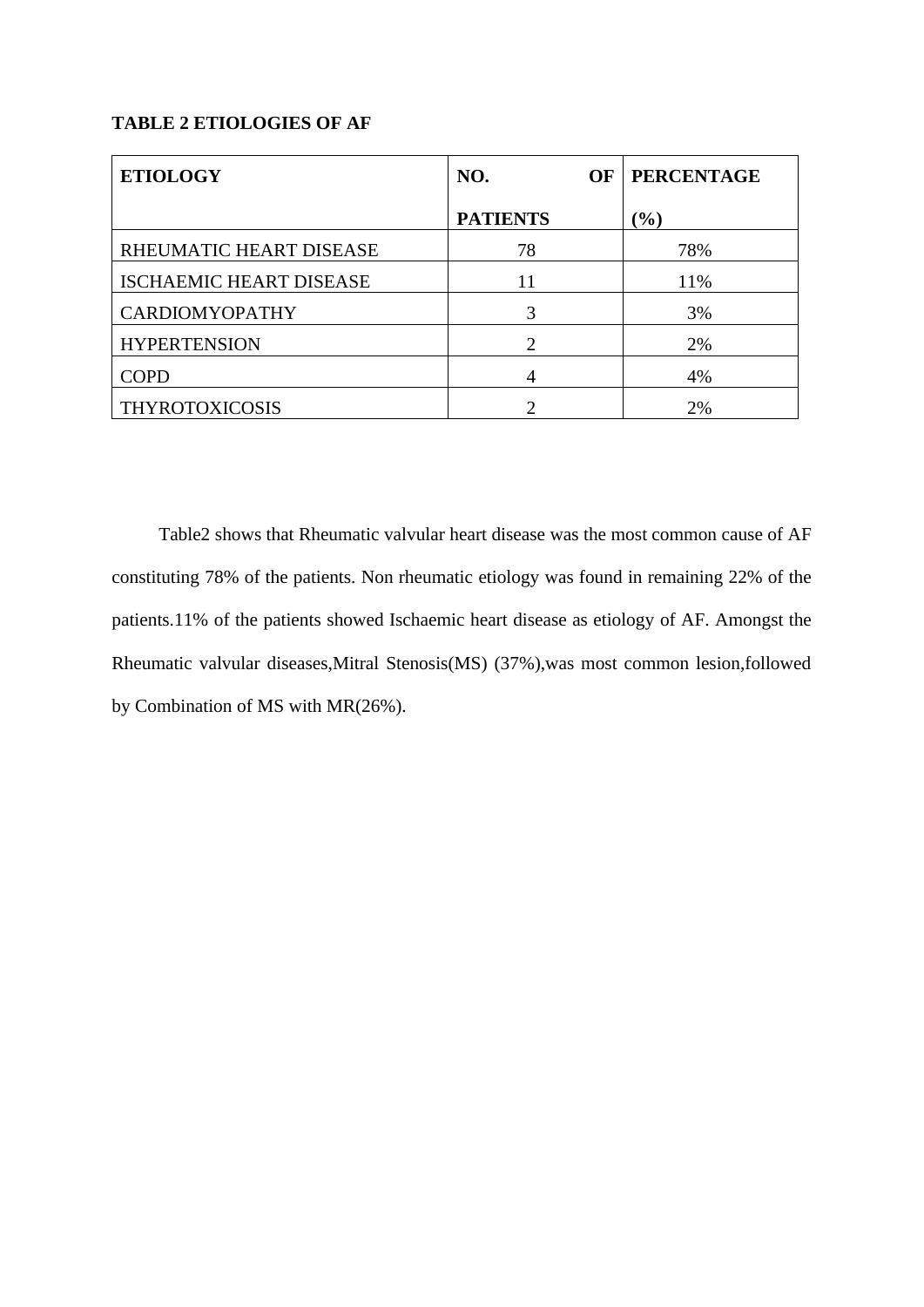## **TABLE 3 COMPLICATIONS OF AF**

| <b>COMPLICATIONS</b>              | NO. OF          | PERCENTAGE (%) |
|-----------------------------------|-----------------|----------------|
|                                   | <b>PATIENTS</b> |                |
| <b>CONGESTIVE HEART FAILURE</b>   | 30              | 30%            |
| <b>CARDIOEMBOLIC STROKE</b>       |                 | 8%             |
| <b>CARDIAC CIRRHOSIS OF LIVER</b> |                 | 1%             |

 Table3 shows that out of 100 patients of AF 30 patients (30%) showed evidence of congestive heart failure.8 patients(8%) developed Cardio-embolic stroke as a complication of AF. While 1 patient developed Cardiac cirrhosis of liver.

 Most patients had symptoms of Breathlessness(87%) and Palpitation(82%) as presenting complaint. Cough with expectoration(52%), Nausea/Vomiting (40%) and Chest pain(25%) were the other frequent symptoms. Apexpulsedeficit was present in all the patients of AF. Raised JVP(75%) and Edema feet(45%) were most commonly found signs in patients of AF. Hepatomegaly and Cyanosis was seen in 26% and 16% of patients respectively.

 In ECG,73 patients(73%)showed coarse 'f'(Fibrillary) waves,while remaining 27% showed Fine 'f' waves. On Echocardiography Left Atrium(LA) was found enlarged in 80 patients(80%).62% had LA size >40 mm,out of which 32% had LA size between 40-45 mm,while 27% had size between 45-50 mm.1 patient had severely enlarged LA(size >55 mm).8 patients out of 100 developed Cardio-embolic stroke, Out of this, 5 patients had LA size between 45-50 mm, while 2 had LA size >50 mm.

 35 patients(35%) were treated with Digoxin,majority of which were having Rheumatic etiology of AF.13 patients (13%) given Metoprolol,majority of which were having Hypertension or Ischaemic heart disease as an etiology of AF. Diltiazem/Verapamil given to 5% patients. Another 35% patients were treated with combination of Digoxin with B-Blocker or CCB.7% patients required combination of all 3 drugs for treatment.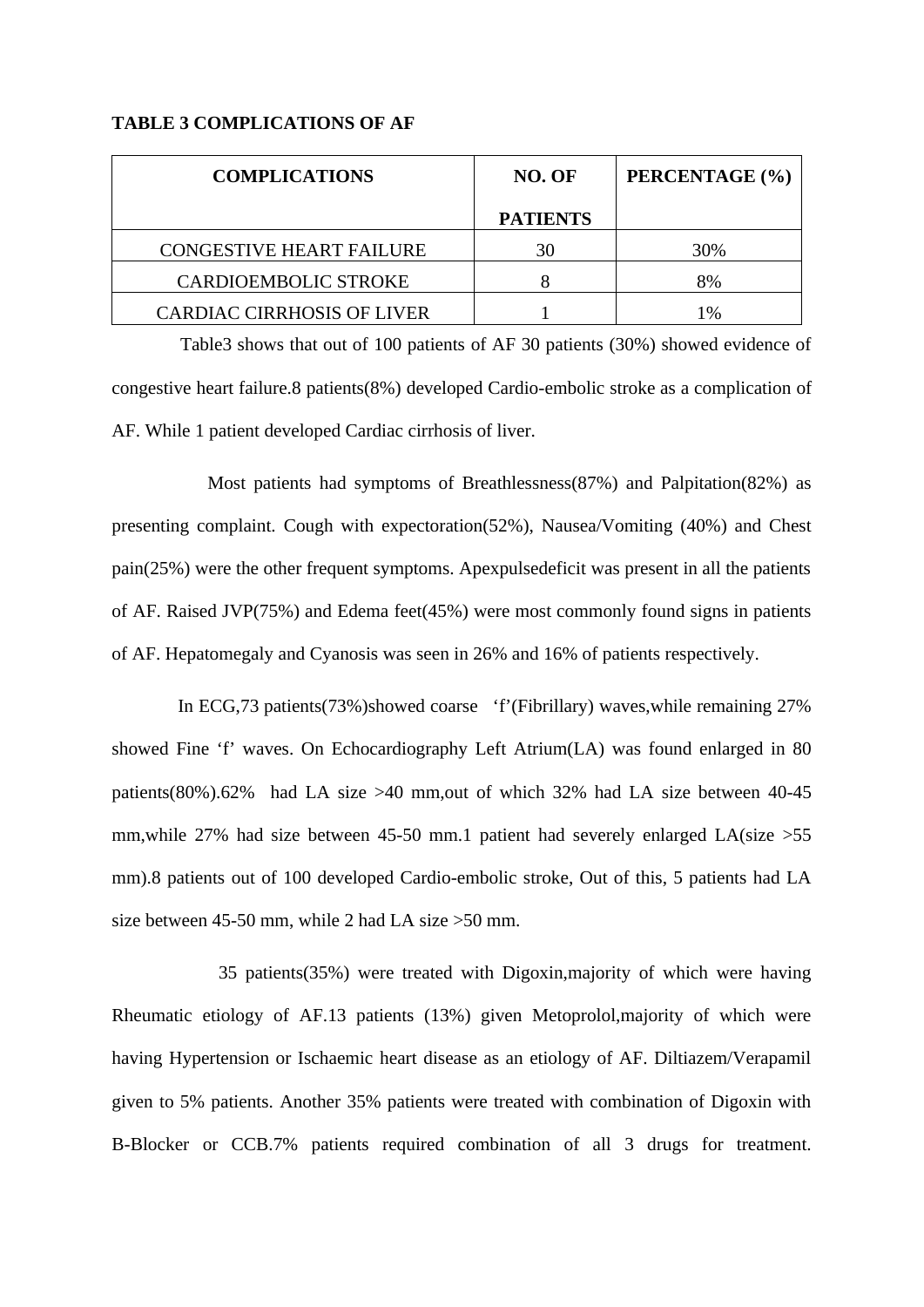Amiodarone was given to 2 patients. Synchronized DC shock was given to 2 patients.88 patients (88%)showed Good response to therapy.

 Mortality in present study was 2%.1 patient died due to Congestive heart failure and 1 due to Cardio-embolic stroke.

#### **DISCUSSION**

 In **Present Study,**large no. of patients(46%) having AF were found between the age of 31-40 years,31% patients were between 41-50 years. While 15 patients(15%) were between the age of 15-30 years. Incidence of AF is higher amongst Female patients(58%) than in Male patients(42%),with Male : Female ratio being 1:1.38

 In **Prakash & Chugh Study(1973)<sup>1</sup>** 91.61% had Rheumatic heart disease as an etiology of AF & most of the patients were between the age of 31-50 years. AF was more common in women than in men, because RHD is the commonest cause of AF in India & RHD in India affects women more than men. Male : Female ratio being 1:1.5

 In **Framingham Heart Study4,10**, the incidence of AF was higher in men than women and increased with age. Incidence rates increased from 6.2 and 3.8 per 1,000 persons in 55-64 year old men and women, respectively, to 75.9 and 62.8 per 1,000 persons in men and women aged 85-94 over 38 years of follow-up. In both **Framingham Heart Study4,10** and **Atherosclerosis Risk in Communities Study**,men had a 1.5-fold greater risk of developing AF than women. The Male : female ratio being 1.5:1.

 In **Present Study** 78% had Rheumatic heart disease as an etiology of AF,while Ischaemic heart disease was in 11% as an etiology of AF.

In **Prakash & Chugh Study (1973)**<sup>1</sup> 91.61% had Rheumatic heart disease as an etiology of AF,while Ischaemic heart disease was in 5.94%as an etiology of AF.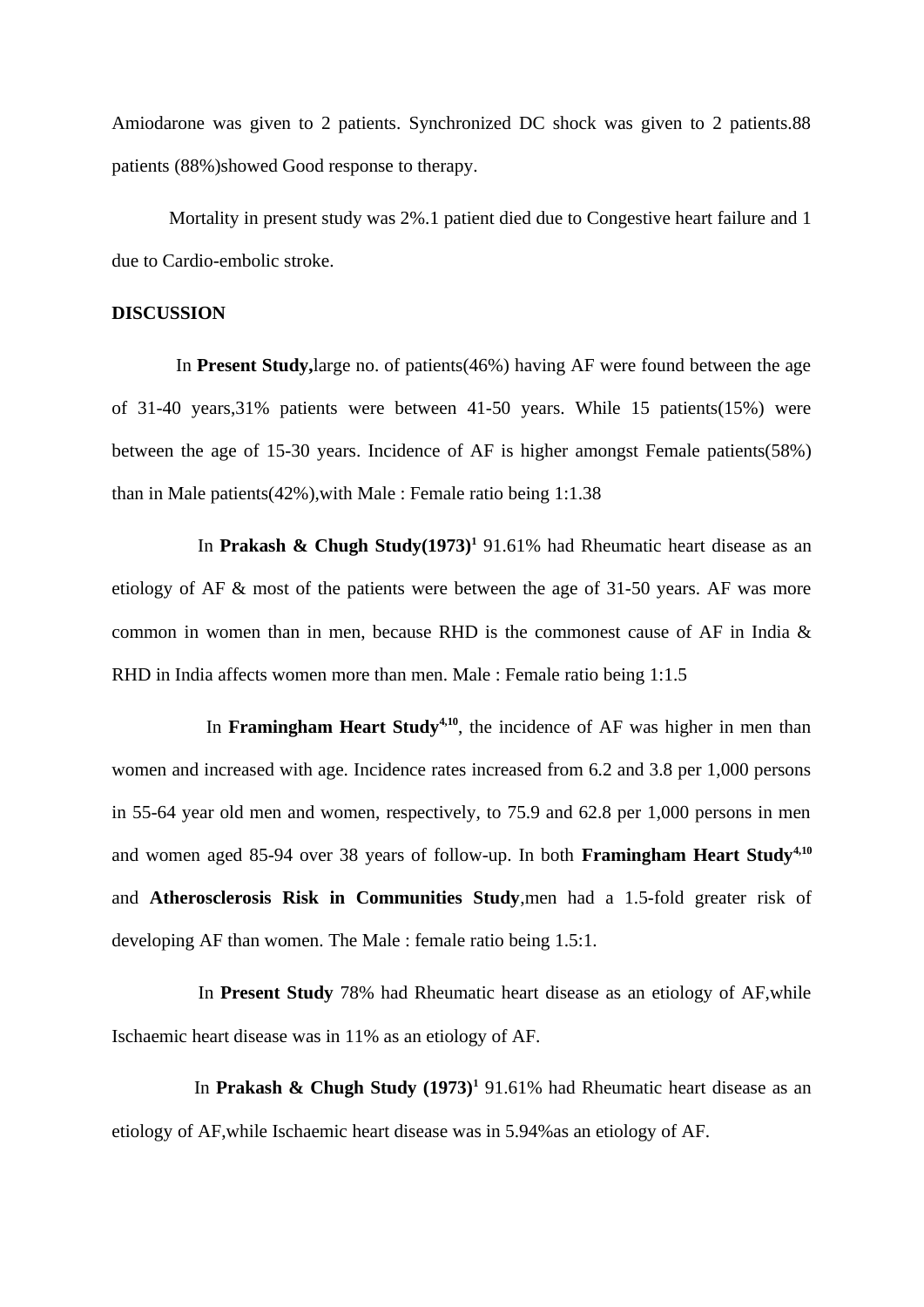In **Hurst Study(1964)<sup>2</sup>** 34% patients had Ischaemic heart disease as an etiology of AF,while Rheumatic heart disease was in 20%.

 In **Present Study**, on Echocardiography Left Atrium was found enlarged in 80 patients(80%).8 patients(8%) developed Cardio-embolic stroke as a complication of AF.30 patients(30%) of AF showed evidence of congestive heart failure.

In **Olmsted County study**<sup>5,7</sup>, diagnosed with first AF,11% sustained a first ischemic stroke over a mean follow-up of 5.5 years & 16.2% after 20 years. Incidence of CHF was 7.8% within the first year, and 20% after 5 years of follow-up.

## **CONCLUSION**

- Most common **age** group having Atrial Fibrillation was between 31-50 years, which indicates that the incidence of Atrial Fibrillation in India is significantly high in younger age group as compared to Western countries,where AF is more common in old age. According to **sex,** incidence of Atrial fibrillation was higher amongst Female (58%) than in Male (42%) as compared to western countries,where AF is more common in male. The Male : Female ratio being 1:1.38
- Most common **cause** of AF was Rheumatic heart disease(78%),as compared to Western countries,where IHD is the most common cause of AF. Though since last 5 -6 years incidence AF due to IHD is being increased .The time interval between onset of symptoms of rheumatic fever and presentation of symptomatic RHD is relatively short in India. *The average age of patient having RHD developing AF, in India is 15-20 years earlier than patients from western countries.* Nonrheumatic etiology group (22%) included IHD,Cardiomyopathy, Hypertension,COPD and Thyrotoxicosis.
- Most serious **complication** of AF was Cardio-embolic stroke(8%).*Increase in size of Left Atrium in Atrial Fibrillation is associated with increased risk of Cardio-embolic stroke.*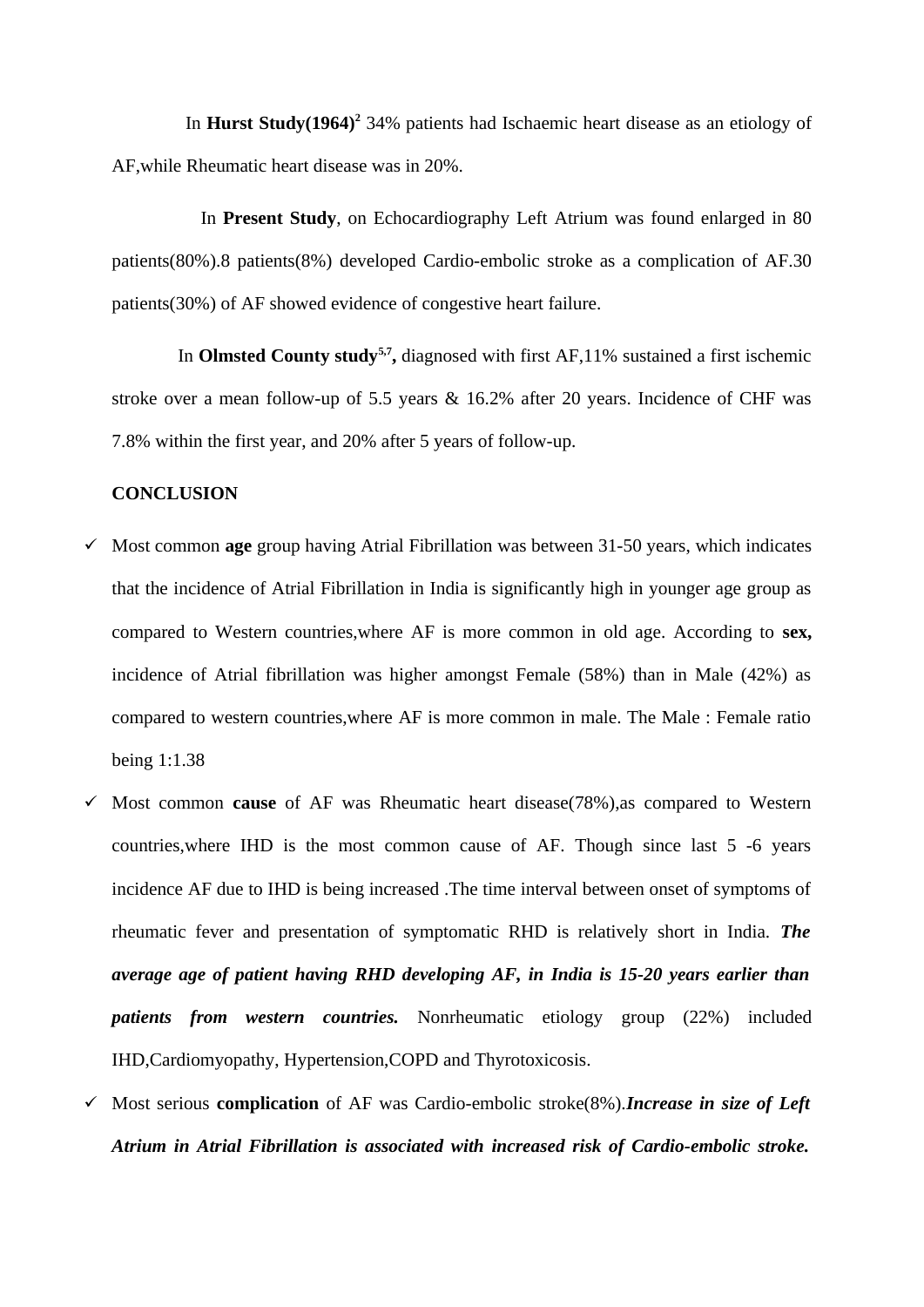Most common complication of AF was Congestive cardiac failure (30%).CCF can be both,either cause or complication of AF.

- $\checkmark$  Most common symptoms of AF were Breathlessness (87%) and Palpitation (82%). Most common sign of AF was Apex pulse deficit(100%), followed by Raised JVP(75%) and Edema feet(45%).
- $\checkmark$  In ECG, Coarse 'f'(Fibrillary) waves were characteristic of Rheumatic valvular disease, while Fine 'f' waves were characteristic of Ischaemic heart disease. On Echocardiography, Left Atrium was enlarged in 80 patients(80%)
- $\checkmark$  Response of AF to therapy was good. Digoxin showed good response in patients having Rheumatic etiology of AF. Metoprolol showed good response in patients having Hypertension or IHD as an etiology of AF . Diltiazem/Verapamil also showed good response.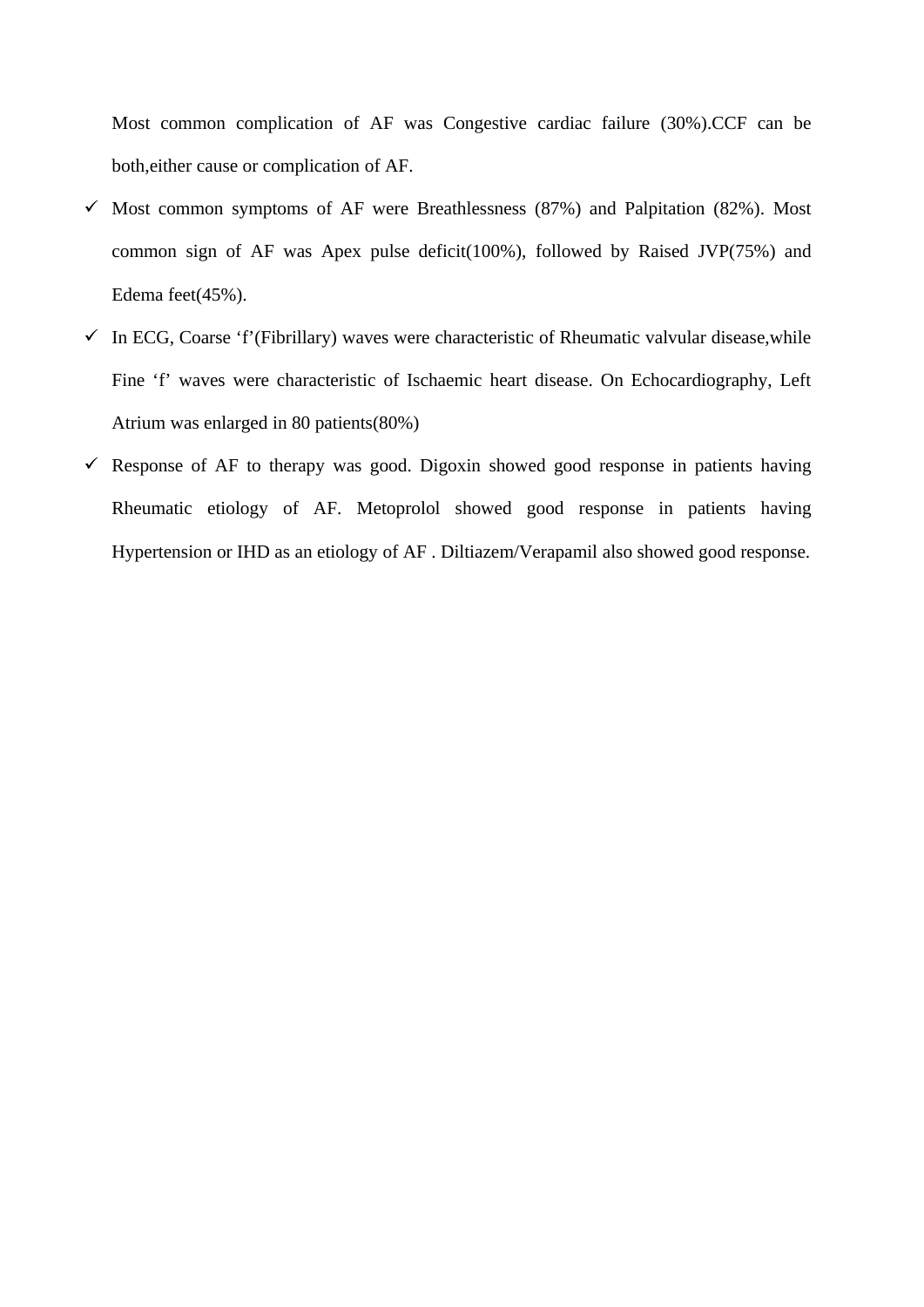#### **REFERENCES**

1.Chugh SS,Blackshear JL,Shen WK,Hammill SC,Gersh BJ.Epidemiology and natural history of atrial fibrillation:clinical implications.JAm CollCardiol 2001;37:371–378

2.HURST JW,PAULK EA,PROCTOR HD,SCHLANT RC.Management of patients with atrial fibrillation.Am J Med.1964 Nov;37:728–741

3. Eugene Braunwald Heart Diseases, A textbook of cardiovascular medicine  $8<sup>th</sup>$  edition. 641-656,1009-1013,1729-1730,1830-1832

4.Wolf P,Abbott R,Kannel W.Atrial fibrillation as an independent risk factor for stroke:the Framingham Study.*Stroke*.1991;22(8):983-988

5.Miyasaka Y,Barnes ME,Cha SS,Gersh BJ,Seward JB,Abhayaratna WP,Bailey KR,Tsang TSM.Trends in incidence of atrial fibrillation in Olmsted County,Minnesota (1980– 2000).JAm CollCardiol2005;45:333A

6. Harrison's Principles of Internal Medicine,  $17<sup>th</sup>$  Edition.  $1427-1431$ 

7.Incidence and mortality risk of congestive heart failure in atrial fibrillation patients,European Heart Journal(2006) 27,936–941doi:10.1093/eurheartj/ehi694

 8.Stewart S,Hart CL,Hole DJ,McMurray JJ.Population prevalence,incidence & predictors of atrial fibrillation in the Renfrew/Paisley study.*Heart*.2001;86(5):516-521 9.API, Textbook of Medicine, 8<sup>th</sup> Edition, 484, 559

10.Benjamin EJ,Levy D,Vaziri SM,D'Agostino RB,Belanger AJ,Wolf PA.Independent risk factors for atrial fibrillation in population-based cohort.The Framingham Heart Study.*JAMA*.1994;271(11):840-844